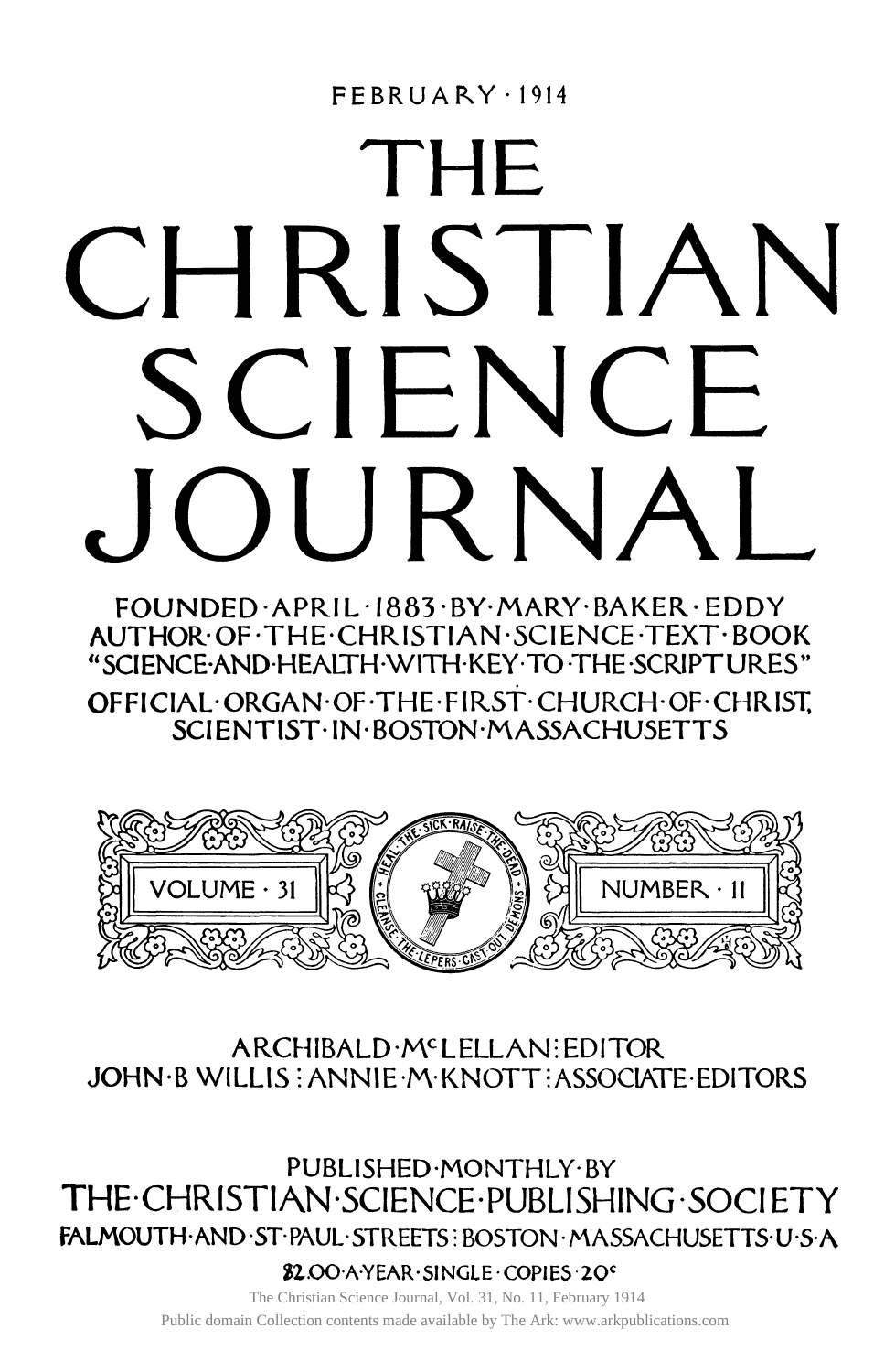#### XRRRRRRRRRRRRRRRRRRRRRRRRRRRRRRRRRRRR

#### **EDITOR'S TABLE 677**

AS the years go by, and the Bible is studied more and more by Christian Scientists, a desire comes at times to S the years go by, and the Bible is studied more and grasp more fully the meaning of the passages which seem to be obscure, the difficulty in many cases being due to their Oriental setting. All who are familiar with the literature of Christian Science are aware that Mrs. Eddy gained her understanding of spiritual law from the Bible, which was illumined for her by the "Spirit of truth" promised by Christ Jesus. It may be said that her first great discovery in her quest for Truth was the divine Principle of the universe and man, and this assured her that the wonders recorded in Holy Writ were presentations of fact, of reality. At this point she says, "I won my way to absolute conclusions through divine revelation, reason, and demonstration" (Science and Health, p. 109). Here it should be noted that this great gain in spiritual understanding, which has blessed unnumbered thousands and brought healing, hope, and uplifting throughout the entire world, did not come to Mrs. Eddy through the study of any special translation or revision of the Scriptures, but through the old Bible so dear to Christian people.

Some may ask here whether it is wrong to make use of the various modern renderings of the Holy Scriptures purporting to be more correct translations of the original text than is afforded by what is known as the King James Version. To this it may be answered briefly, that while other translations may be very useful for comparative study, we may be sure that in what is generally known as the authorized revision of the King James Bible we have a reliable and authoritative translation of the original text.

Before going farther it may be well to recall these words of our revered Leader, "Divine Love always has met and always will meet every human need" (Science and Health, p. 494). The great need of humanity for a better acquaintance with God's Holy Word was acutely felt at the time of the Reformation, and so the printing-press came to supply this demand. Luther, Wyclif, Tyndale, and others counted not their lives dear in the effort to send forth the Scriptures in their purity, in the tongue of the peoples who were ready for the gift. What these men accomplished, by the grace of

<u>MARINAN KAMBERIN SEBENG KAMBERIN SEBENG KAMBERIN SEBENG KAMBERIN SEBENG KA</u>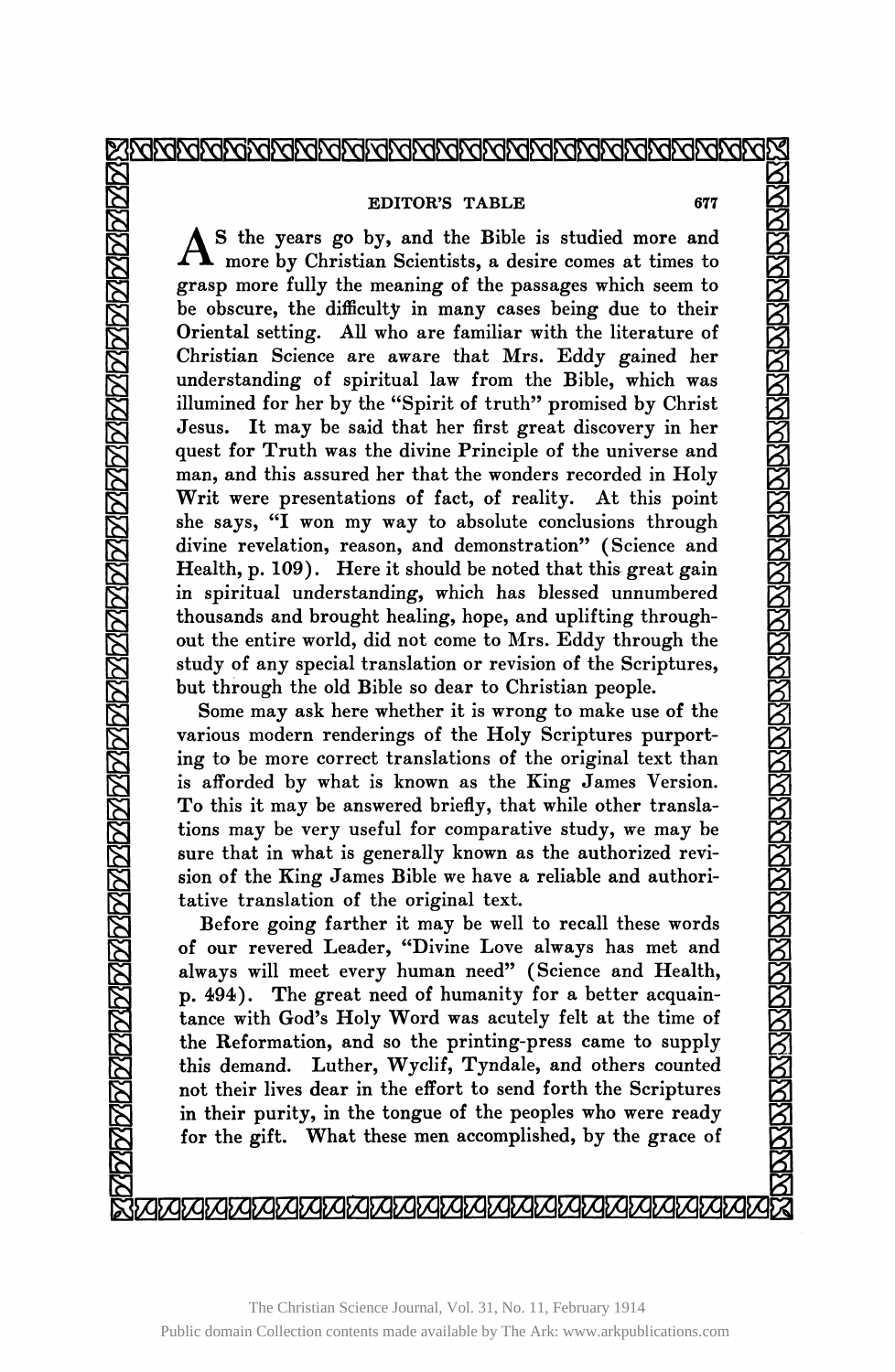### ZRAZI ZRAZI ZRAZI ZRAZI ZRAZI ZRAZI ZRAZI ZRAZI ZRAZI ZRAZI Z

**678 THE CHRISTIAN SCIENCE JOURNAL** 

**God, we can perhaps but poorly estimate, but their names surely deserve to be remembered among those who first "spake as they were moved by the Holy Ghost."** 

**These translations served the need for over a half century, but as there were at least three widely differing versions of the Bible in England, a strong demand was made for one which would better provide for the unfolding religious sentiment of the time. King James was then moved to call upon the best scholars of his realm to prepare a new version. In 1604 the task was undertaken. Forty-seven learned men were selected with great impartiality, some being High Churchmen, others Puritans, and some unconnected with any religious party. This work was brought to completion, and what is commonly known as the King James Version, "appointed to be read in churches," was published in 1611. No pains were spared to express the thought of each passage of Scripture in clear, vigorous, idiomatic English, while all the excellences of previous versions were retained, so far as this was possible. In admitting this, one of those engaged in the work wrote: "Neither did we disdain to revise that which we had done, and to bring back to the anvil that which we had hammered, fearing no reproach for slowness nor coveting praise for expedition." The result of all this devoted effort was the Bible which has meant so much to English-speaking peoples the world over, and which is destined to do so much more as the divine Science of the Bible is better understood.** 

**In June, 1870, the revision of the King James Bible was undertaken by about one hundred distinguished scholars of England and America, men of differing theological views, but all animated by a sincere desire to consecrate themselves to the work before them. Important manuscripts had been discovered since the King James Bible had been completed, and these were of course consulted by the revisers, but it is noteworthy that in all essential respects the Bible was unchanged at the close of their labors. This work went on until May, 1885, when this authorized revision of the entire Bible was given to the public. Some slight changes have been made in subsequent editions, further light having been thrown upon the meaning of certain words in the original documents. For this labor of love we owe a deep debt of gratitude,**